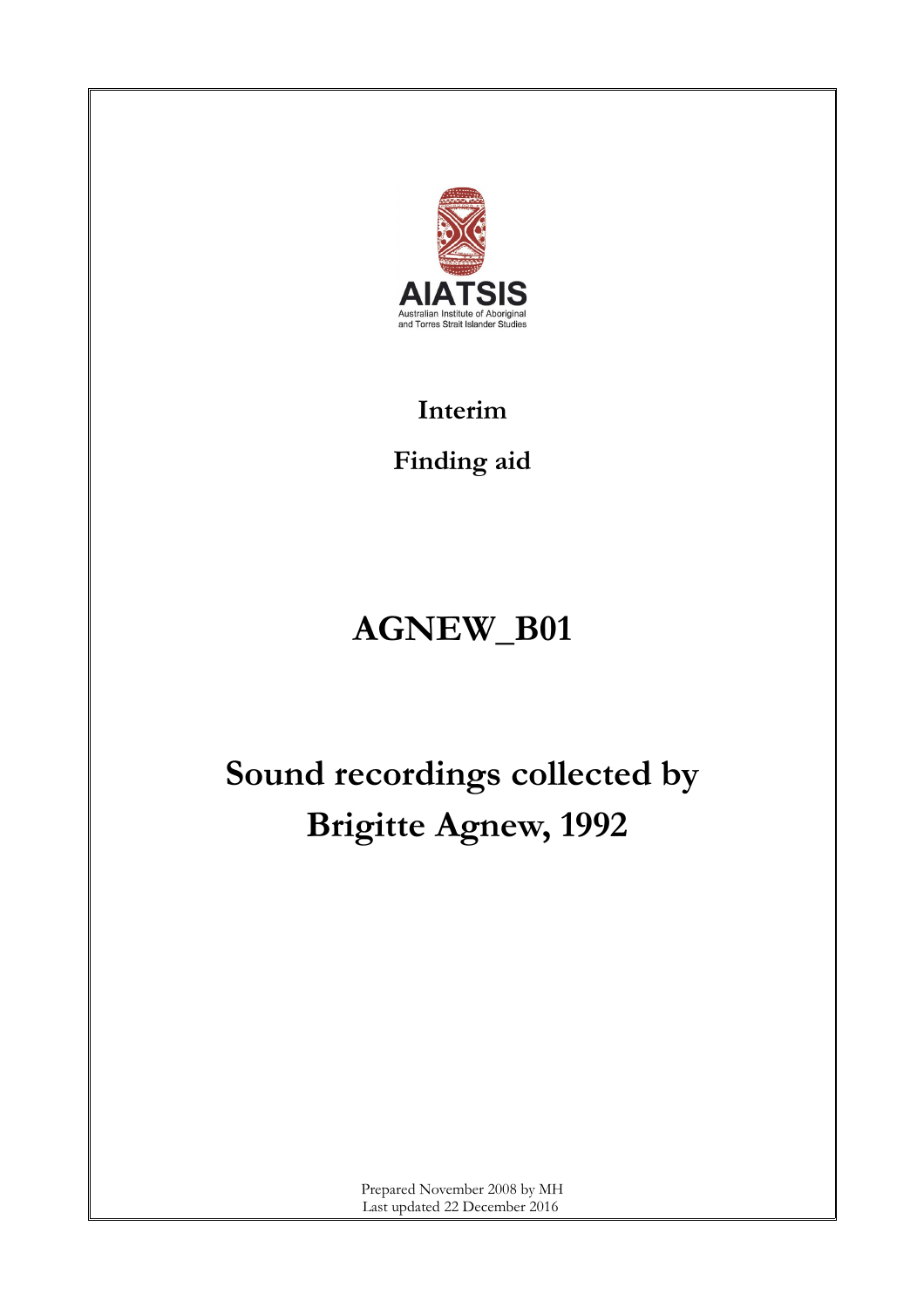#### **ACCESS**

#### **Availability of copies**

Listening copies are available. Contact [AIATSIS](http://www.aiatsis.gov.au/index.html) to arrange an appointment to listen to the recordings or to order copies.

#### **Restrictions on listening**

This collection is open for listening.

#### **Restrictions on use**

Clients may only copy this collection with the permission of the depositor, Brigitte Agnew. Permission must be sought from the depositor Brigitte Agnew as well as the relevant Indigenous individual, family or community. Any publication or quotation must be consistent with the *Copyright Act* (1968).

#### **SCOPE AND CONTENT NOTE**

**Date:** 1992

Extent: 38 sound cassettes (ca. 60 mins. each) : analogue, mono.

#### **Production history**

These recordings were collected by Brigitte Agnew between 5 April 1992 and 6 June 1992. They document the Mangala language of the West Kimberley region of Western Australia. Speakers include Rakartu (Roger) Jangkarti, Mijiba, Janyi (Witji Henry) Nangkarti, Annie Miljin and Darby. Ms Agnew received a grant from AIATSIS in 1993 to study the Mangala language. The recordings were deposited at AIATSIS on 5 May 1993.

#### **RELATED MATERIAL**

**Important:** before you click on any links in this section, please read our <u>sensitivity message</u>.

See also AGNEW B02. For a complete listing of related material held by AIATSIS, consult the Institute's Mura® online catalogue at [http://mura.aiatsis.gov.au.](http://mura.aiatsis.gov.au/)

#### **ARCHIVIST'S NOTE**

This finding aid was compiled from information provided by the depositor, Brigitte Agnew. Detailed item descriptions, featuring timing points, are not yet available as the collection has not been auditioned by AIATSIS staff. Personal names are spelled as per the documentation provided by the depositor.

The field recordings in this collection were renumbered by AIATSIS when they were accessioned. A record of the depositor's original numbering system is on file.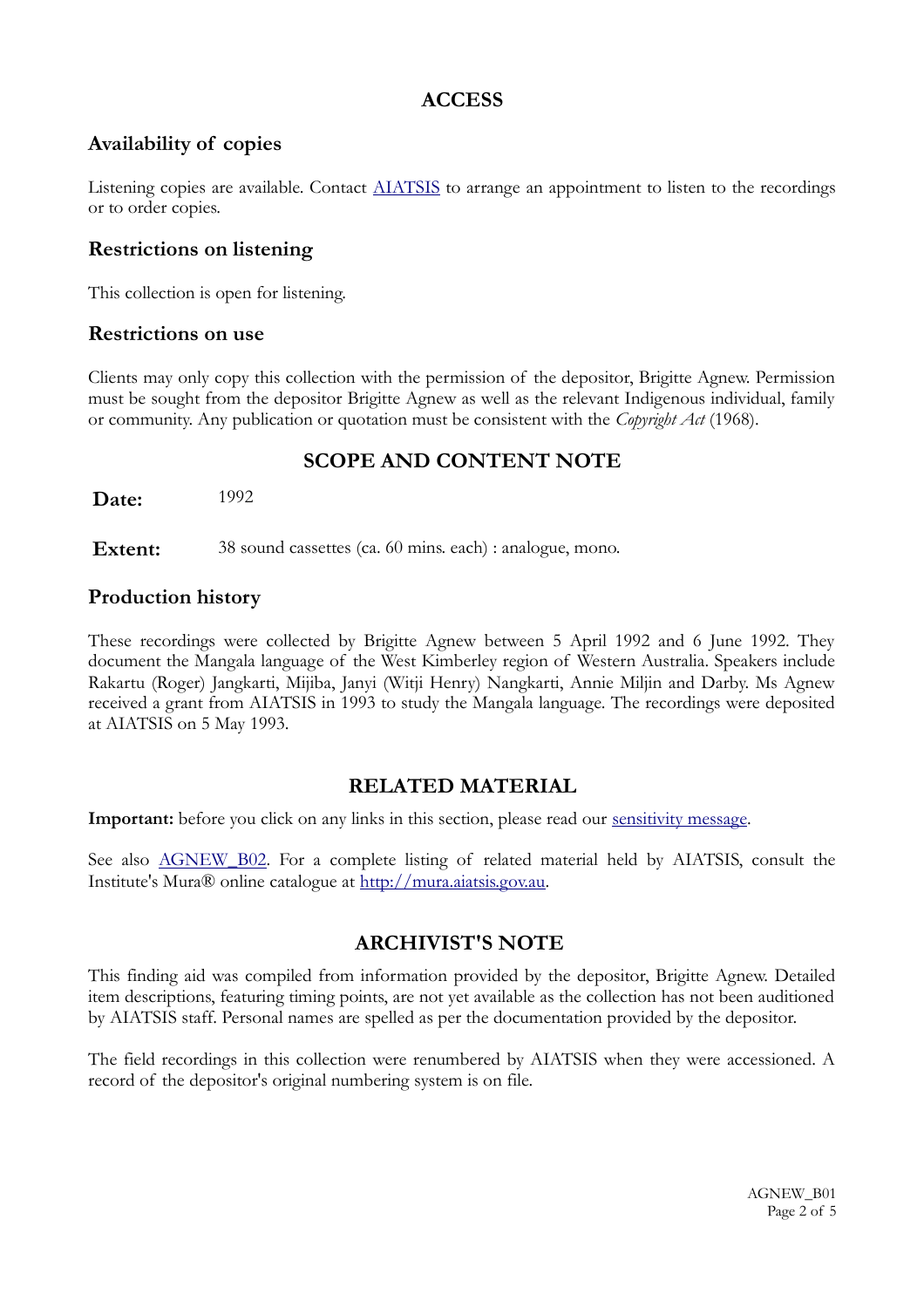### **ITEM LIST**

| <b>Field recording</b> | <b>AIATSIS</b> item                   | Description                                                                                                                                             |
|------------------------|---------------------------------------|---------------------------------------------------------------------------------------------------------------------------------------------------------|
| number                 | number                                |                                                                                                                                                         |
| Field tape 92/1        | AGNEW_B01-014011                      | 'Coming out from the desert' text and words for<br>body parts in Mangala with Rakartu<br>(Roger)<br>Jangkarti                                           |
| Field tape 92/2        | AGNEW_B01-014012                      | Mangala sentence elicitation, cultural information<br>and words for body parts with Rakartu (Roger)<br>Jangkarti                                        |
| Field tape 92/3        | AGNEW_B01-014013                      | Transcribing 'Coming out from the desert' text with<br>Rakartu (Roger) Jangkarti                                                                        |
| Field tape 92/4        | AGNEW_B01-014014                      | Mangala texts and place names with Mijiba and<br>Jangkarti                                                                                              |
| Field tape 92/5        | AGNEW_B01-014015                      | 'Coming in from the desert' text in Mangala by Janyi<br>(Witji Henry) Nangkarti                                                                         |
| Field tape 92/6        | AGNEW_B01-014016                      | Continuation of 'Coming in from the desert' text in<br>Mangala by Janyi (Witji Henry) Nangkarti                                                         |
| Field tape 92/7        | AGNEW_B01-014017                      | Transcribing 'Coming in from the desert' text with<br>Janyi (Witji Henry) Nangkarti                                                                     |
| Field tape 92/8        | AGNEW_B01-014018                      | Mangala conversation, short texts about dingos and<br>fighting, cultural information (a lot of English used)<br>with Rakartu (Roger) Jangkarti          |
| Field tape 92/9        | AGNEW_B01-014019                      | Mangala texts about cooking damper and meat, and<br>stories in English about stars, with Janyi (Witji<br>Henry) Nangkarti                               |
| Field tape 92/10       | AGNEW_B01-014020                      | Cultural information, including a discussion about<br>spirits (a lot of English used) with Rakartu (Roger)<br>Jangkarti                                 |
| Field tape 92/11       | AGNEW_B01-014021                      | Continuation of 'Coming in from the desert' text by<br>Janyi (Witji Henry) Nangkarti                                                                    |
| Field tape 92/12       | AGNEW_B01-014022                      | Transcribing 'Coming in from the desert' text with<br>Rakartu (Roger) Jangkarti                                                                         |
| Field tape 92/13       | AGNEW_B01-014023                      | Transcribing 'Coming in from the desert' text with<br>Rakartu (Roger) Jangkarti, continued                                                              |
| Field tape 92/14       | AGNEW_B01-014024,<br>AGNEW_B01-014025 | Transcribing 'Coming in from the desert' text with<br>Rakartu (Roger) Jangkarti, continued                                                              |
| Field tape 92/14A      | AGNEW_B01-014026                      | Transcribing 'Coming in from the desert' text with<br>Rakartu (Roger) Jangkarti, continued; conversation<br>with Nangkarti in English about bush tucker |
| Field tape $92/15$     | N/A                                   | [Field tape found to be blank]                                                                                                                          |
| Field tape 92/15A      | N/A                                   | [Field tape found to be blank]                                                                                                                          |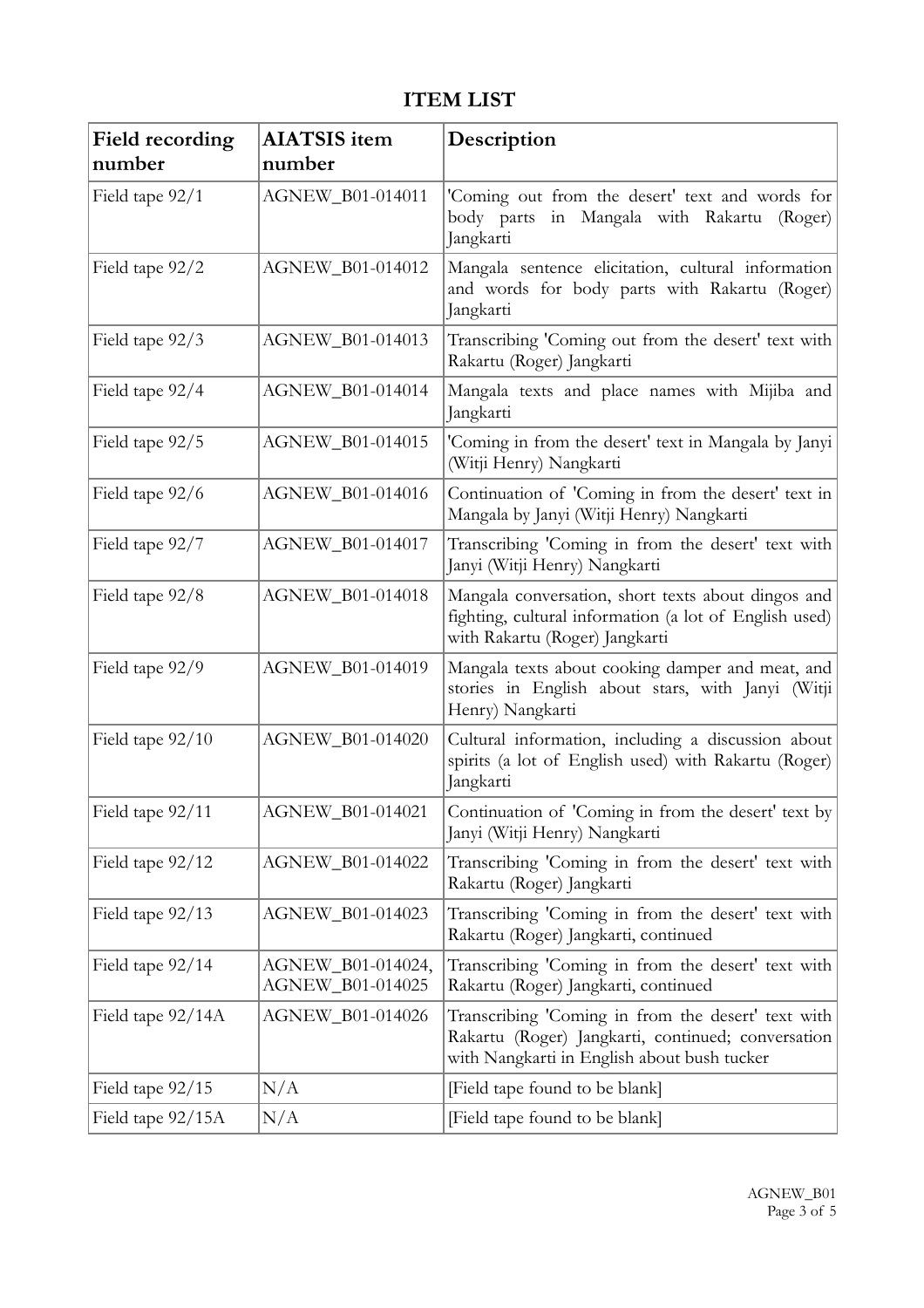| <b>Field recording</b><br>number | <b>AIATSIS</b> item<br>number                | Description                                                                                                                    |
|----------------------------------|----------------------------------------------|--------------------------------------------------------------------------------------------------------------------------------|
| Field tape 92/16                 | AGNEW_B01-014028,<br><b>AGNEW B01-014029</b> | Glossing 'Coming in from the desert' text from tape<br>92/5<br>with<br>(Witji)<br>Janyi<br>Henry)<br>Nangkarti<br>(incomplete) |
| Field tape 92/17                 | AGNEW_B01-014029                             | Mangala language elicitation with Janyi (Witji Henry)<br>Nangkarti [5 minutes only]                                            |
| Field tape 92/18                 | AGNEW_B01-014029                             | Glossing 'Coming in from the desert' text from tape<br>92/5 with Janyi (Witji Henry) Nangkarti, continued                      |
| Field tape 92/19                 | AGNEW_B01-014030,<br>AGNEW_B01-014031        | Glossing Mangala texts from tape 92/4 with Mijiba                                                                              |
| Field tape 92/20                 | AGNEW_B01-014032                             | Glossing Mangala texts from tape 92/4 with Mijiba,<br>continued                                                                |
| Field tape 92/21                 | AGNEW_B01-014033                             | Glossing Mangala texts from tape 92/4 with Mijiba,<br>continued                                                                |
| Field tape 92/22                 | AGNEW_B01-014034,<br>AGNEW_B01-014035        | Glossing 'Coming in from the desert' text from tape<br>92/5 with Janyi (Witji Henry) Nangkarti, continued                      |
| Field tape 92/23                 | AGNEW_B01-014036                             | Glossing 'Coming in from the desert' text from tape<br>92/5 with Janyi (Witji Henry) Nangkarti, continued                      |
| Field tape 92/24                 | AGNEW_B01-014037                             | Glossing Mangala sentence elicitation from tape<br>92/2 with Janyi (Witji Henry) Nangkarti                                     |
| Field tape 92/25                 | AGNEW_B01-014038                             | Glossing Mangala sentence elicitation from tape<br>92/2 with Janyi (Witji Henry) Nangkarti, continued                          |
| Field tape 92/26                 | AGNEW_B01-014038                             | Glossing 'Coming in from the desert' text from tape<br>92/5 with Mijiba                                                        |
| Field tape 92/27                 | AGNEW_B01-014039                             | Mangala sentence elicitation with Peter Francis and<br>Annie Miljin                                                            |
| Field tape 92/28                 | AGNEW B01-014040,<br>AGNEW_B01-014041        | Glossing Mangala texts from tape 92/9 with Janyi<br>(Witji Henry) Nangkarti                                                    |
| Field tape 92/29                 | AGNEW_B01-014042,<br>AGNEW_B01-014043        | Glossing Mangala texts from tape 92/9 with Janyi<br>(Witji Henry) Nangkarti, continued                                         |
| Field tape $92/30$               | AGNEW_B01-014044                             | Glossing Mangala texts from tape 92/9 with Janyi<br>(Witji Henry) Nangkarti, continued                                         |
| Field tape 92/31                 | AGNEW_B01-014045                             | Glossing Mangala texts from tape 92/9 with Janyi<br>(Witji Henry) Nangkarti, continued                                         |
| Field tape 92/32                 | AGNEW_B01-014046,<br>AGNEW_B01-014047        | Glossing Mangala material from tape 92/8 with<br>Rakartu (Roger) Jangkarti                                                     |
| Field tape 92/33                 | AGNEW_B01-014048                             | Glossing Mangala material from tape 92/8 with<br>Rakartu (Roger) Jangkarti, continued                                          |
| Field tape 92/34                 | AGNEW_B01-014049                             | Mangala sentence elicitation with Annie Miljin and<br>Darby [Narngarin?]                                                       |